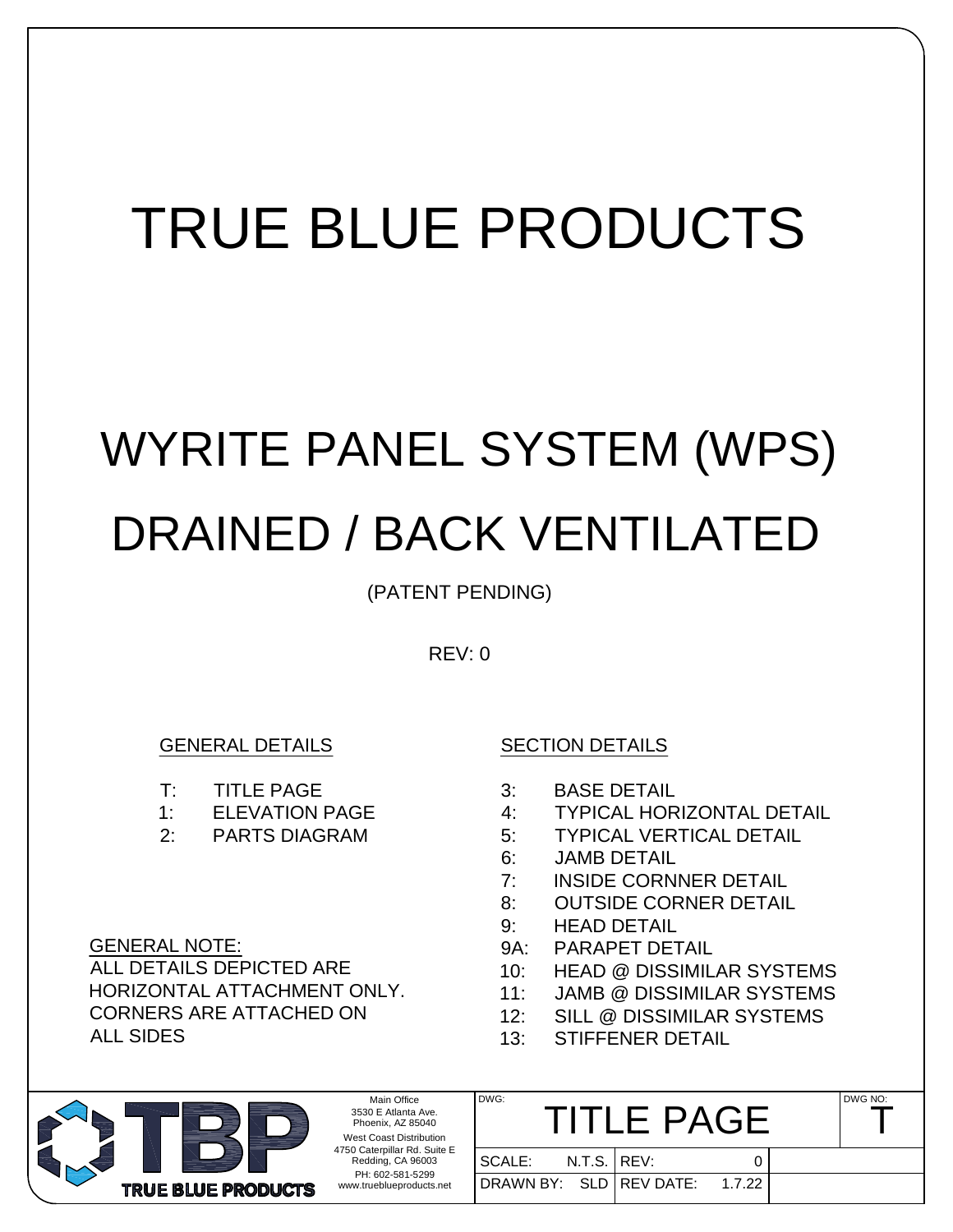

GENERAL NOTE: ALL DETAILS DEPICTED ARE HORIZONTAL ATTACHMENT ONLY. CORNERS ARE ATTACHED ON ALL SIDES

- 1. AAMA AND ASTM TEST RESULTS ARE BASED ON 4' x 4' PANELS. INCREASE IN PANEL SIZE BEYOND 4' REQUIRES PROJECT SPECIFIC ENGINEERING.
- 2. HIGH WIND CONDITIONS AND WIND WRAP CONDITIONS EXCEEDING THE AAMA AND ASTM TEST RESULTS REQUIRE PROJECT SPECIFIC ENGINEERING.



Main Office 3530 E Atlanta Ave. Phoenix, AZ 85040 West Coast Distribution 4750 Caterpillar Rd. Suite E Redding, CA 96003 PH: 602-581-5299 www.trueblueproducts.net

| DWG:                             | <b>ELEVATION</b> |  | DWG NO: |
|----------------------------------|------------------|--|---------|
| SCALE: N.T.S. REV:               |                  |  |         |
| DRAWN BY: SLD   REV DATE: 1.7.22 |                  |  |         |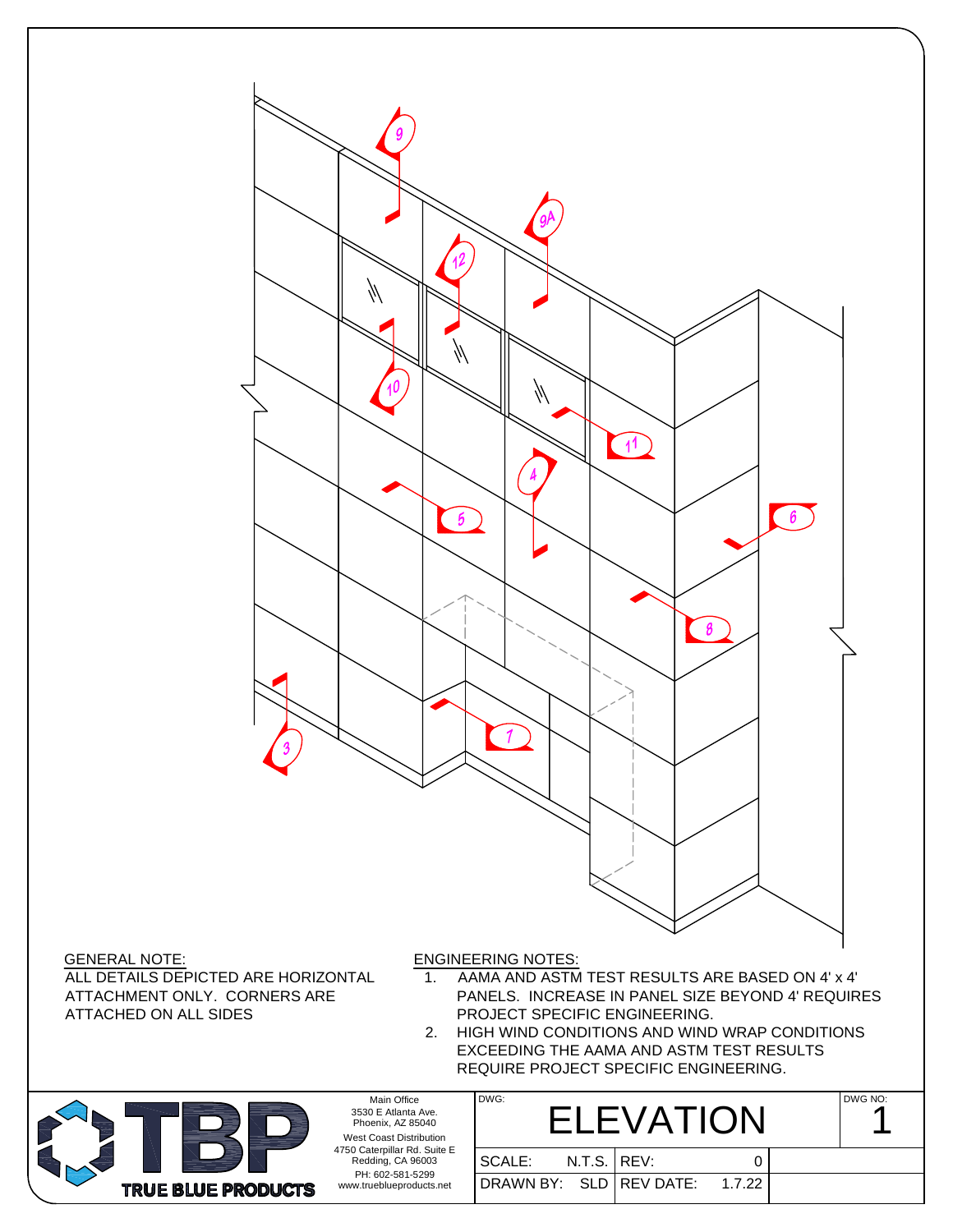



*DBV-1 WYRITE PANEL CLIP*



*PS-1 STIFFENER*



Main Office 3530 E Atlanta Ave. Phoenix, AZ 85040 West Coast Distribution 4750 Caterpillar Rd. Suite E Redding, CA 96003

| DWG: | <b>PARTS DIAGRAM</b> | DWG NO: |
|------|----------------------|---------|
|      |                      |         |

| $100$ Calendinal Nu. Julie E $\,$<br>Redding, CA 96003<br>PH: 602-581-5299<br>www.trueblueproducts.net | l SCALE:                | $N.T.S.$ $ $ REV: |        |
|--------------------------------------------------------------------------------------------------------|-------------------------|-------------------|--------|
|                                                                                                        | DRAWN BY: SLD REV DATE: |                   | 1.7.22 |

| ٠ | I<br>×        |
|---|---------------|
|   | $\frac{1}{2}$ |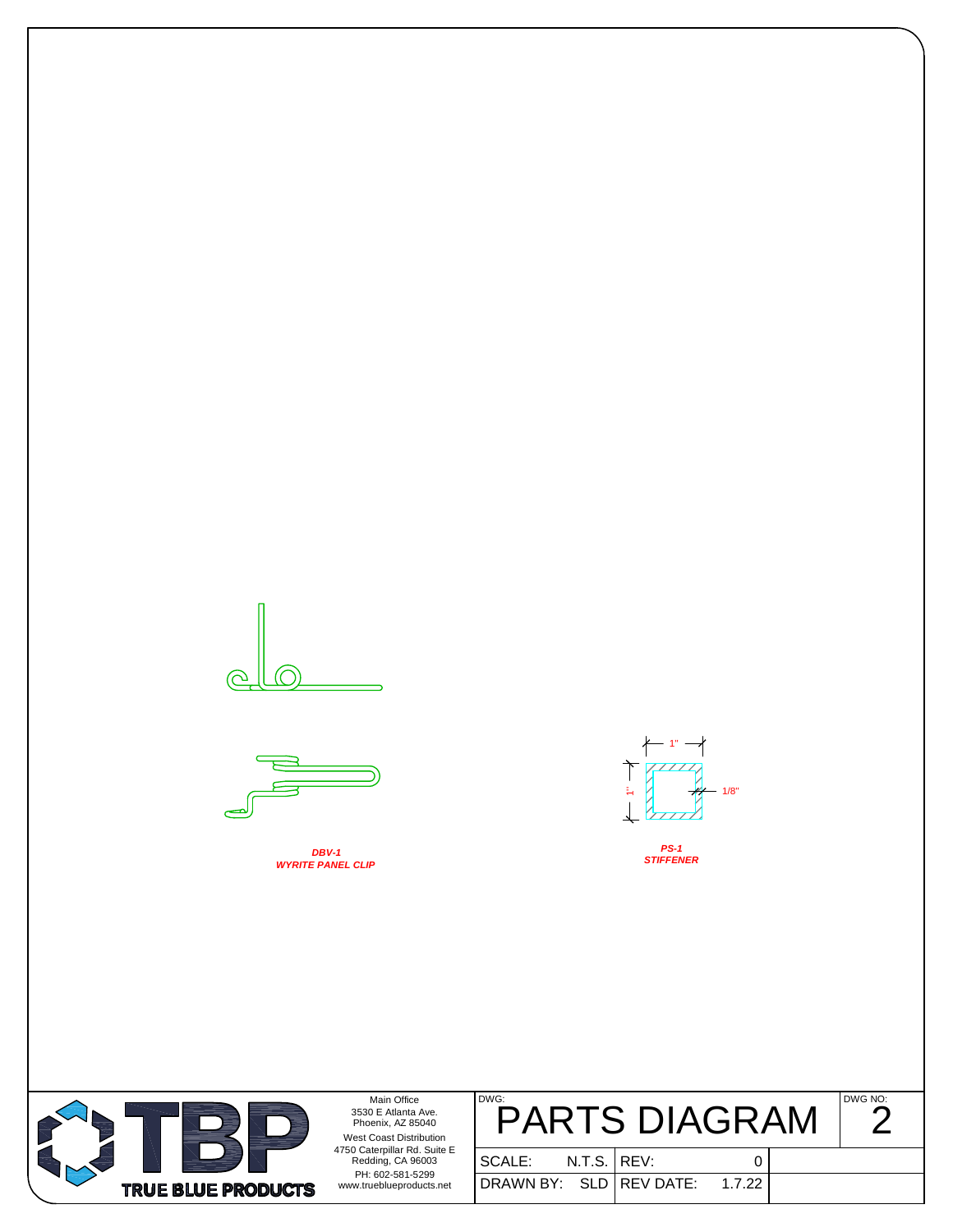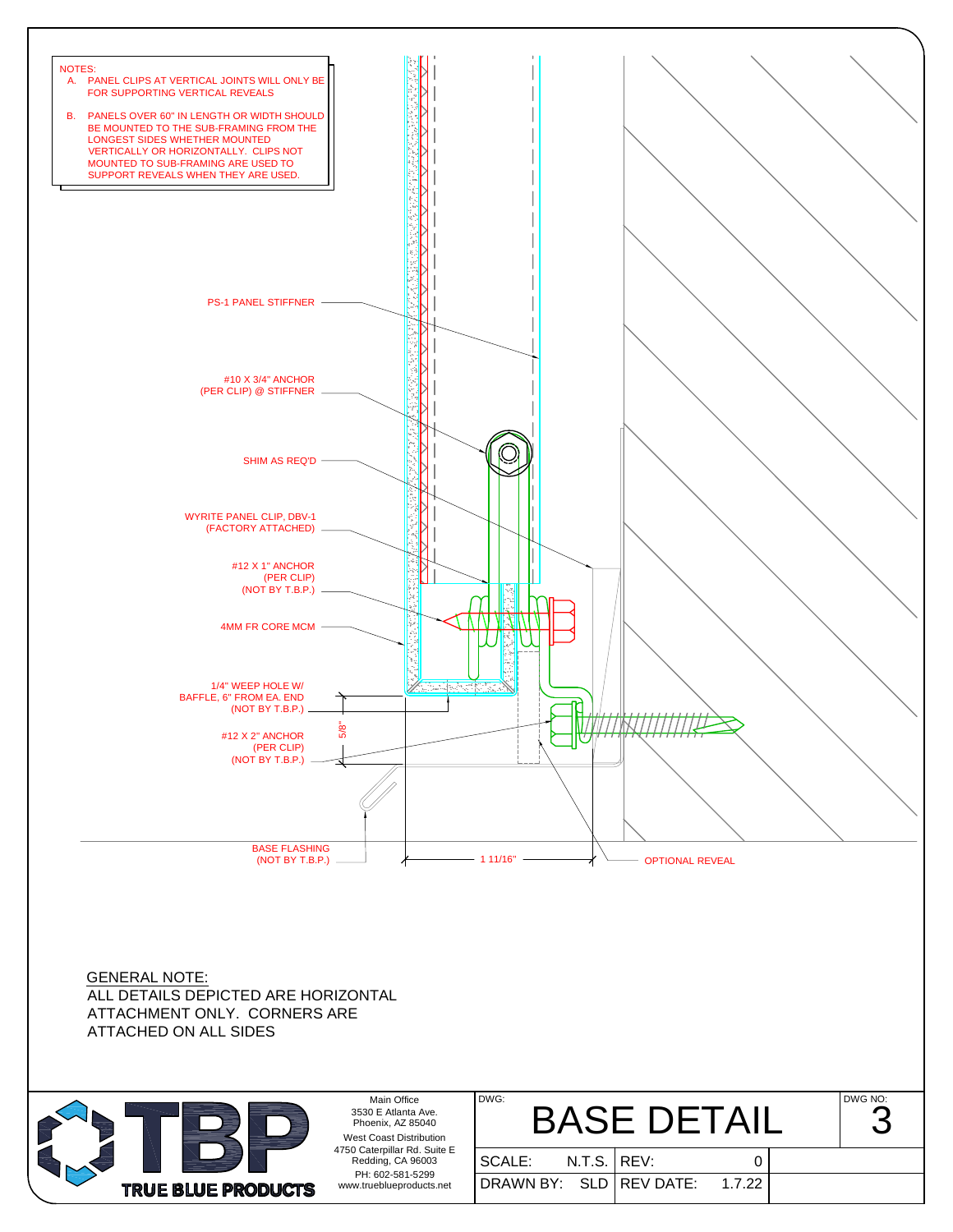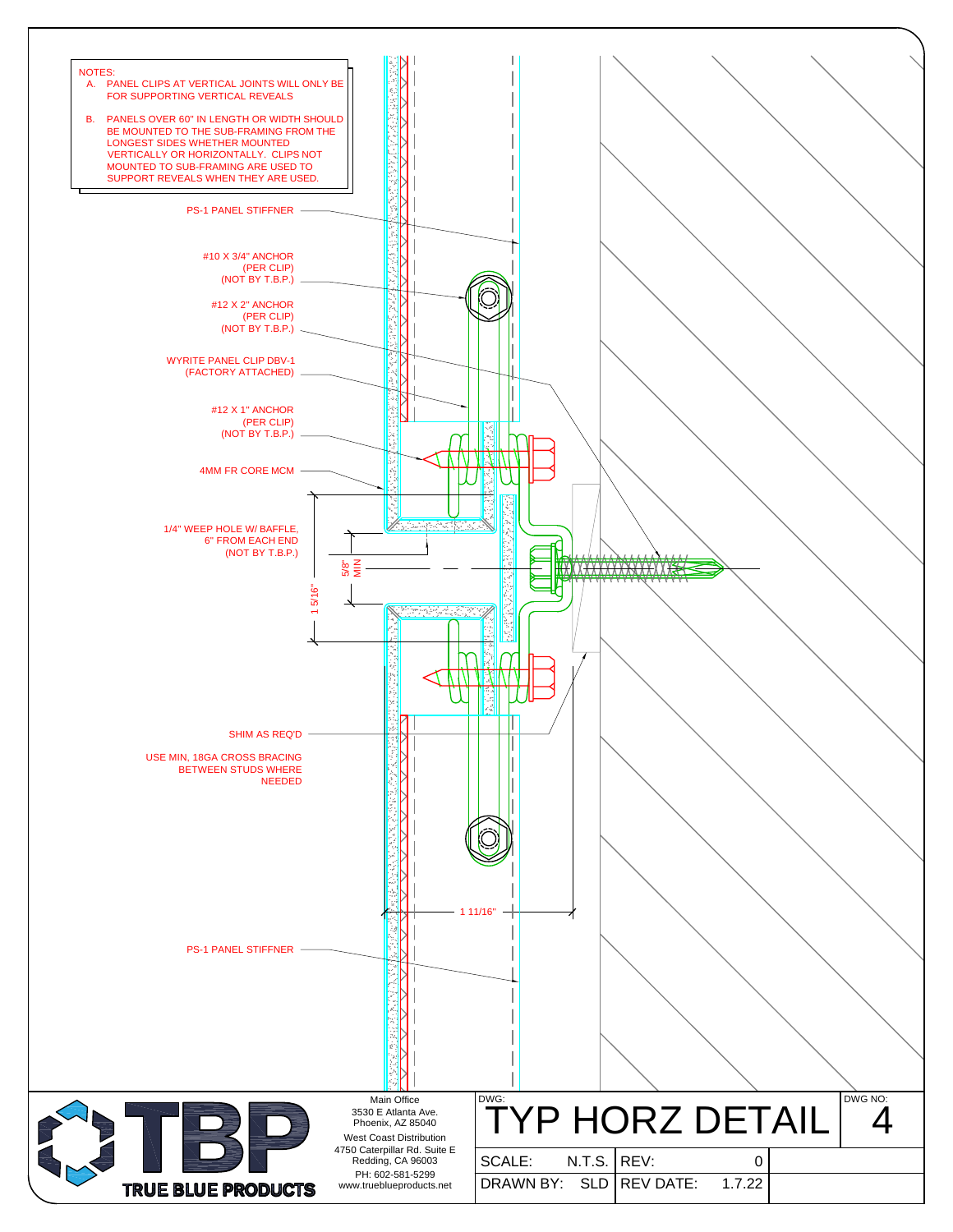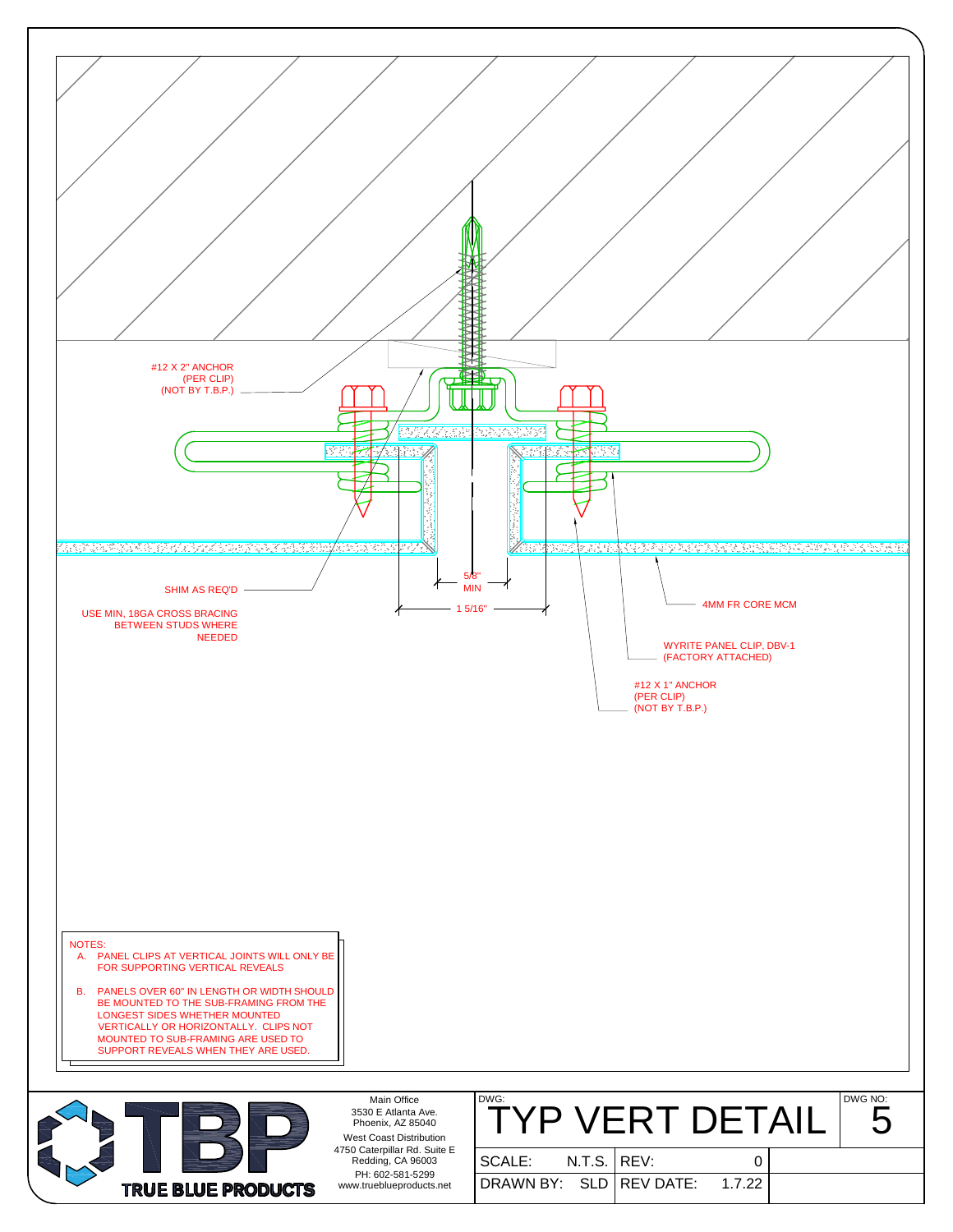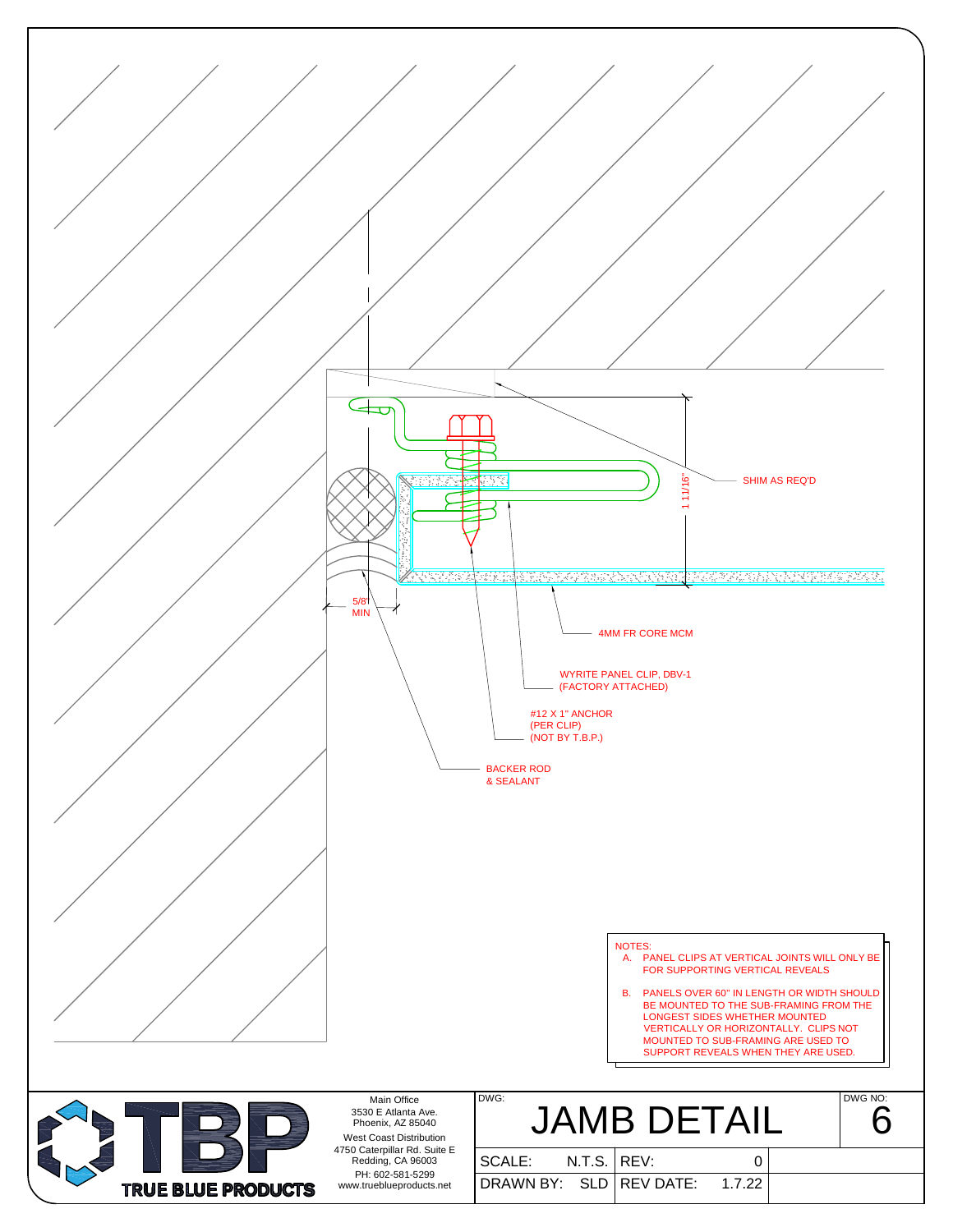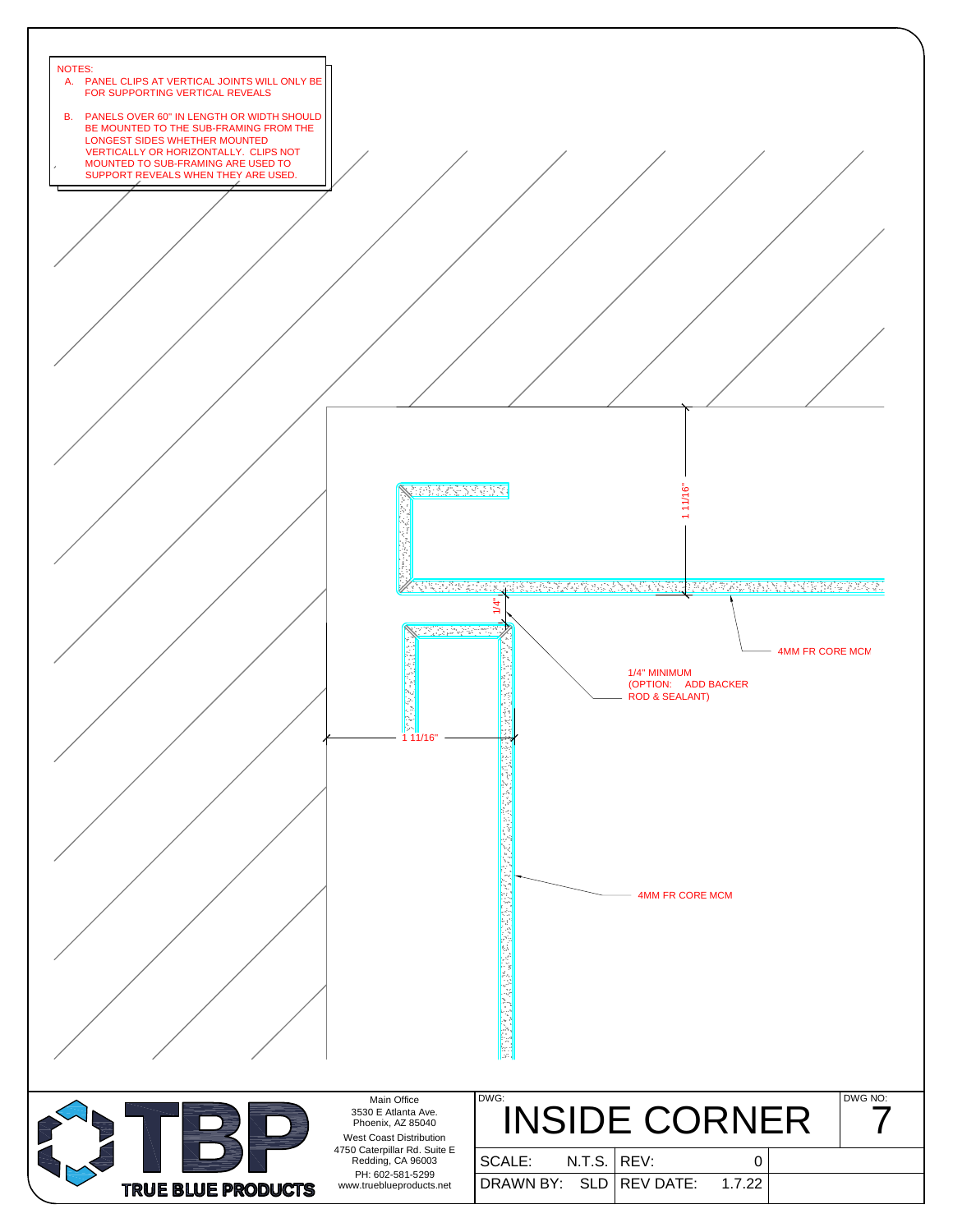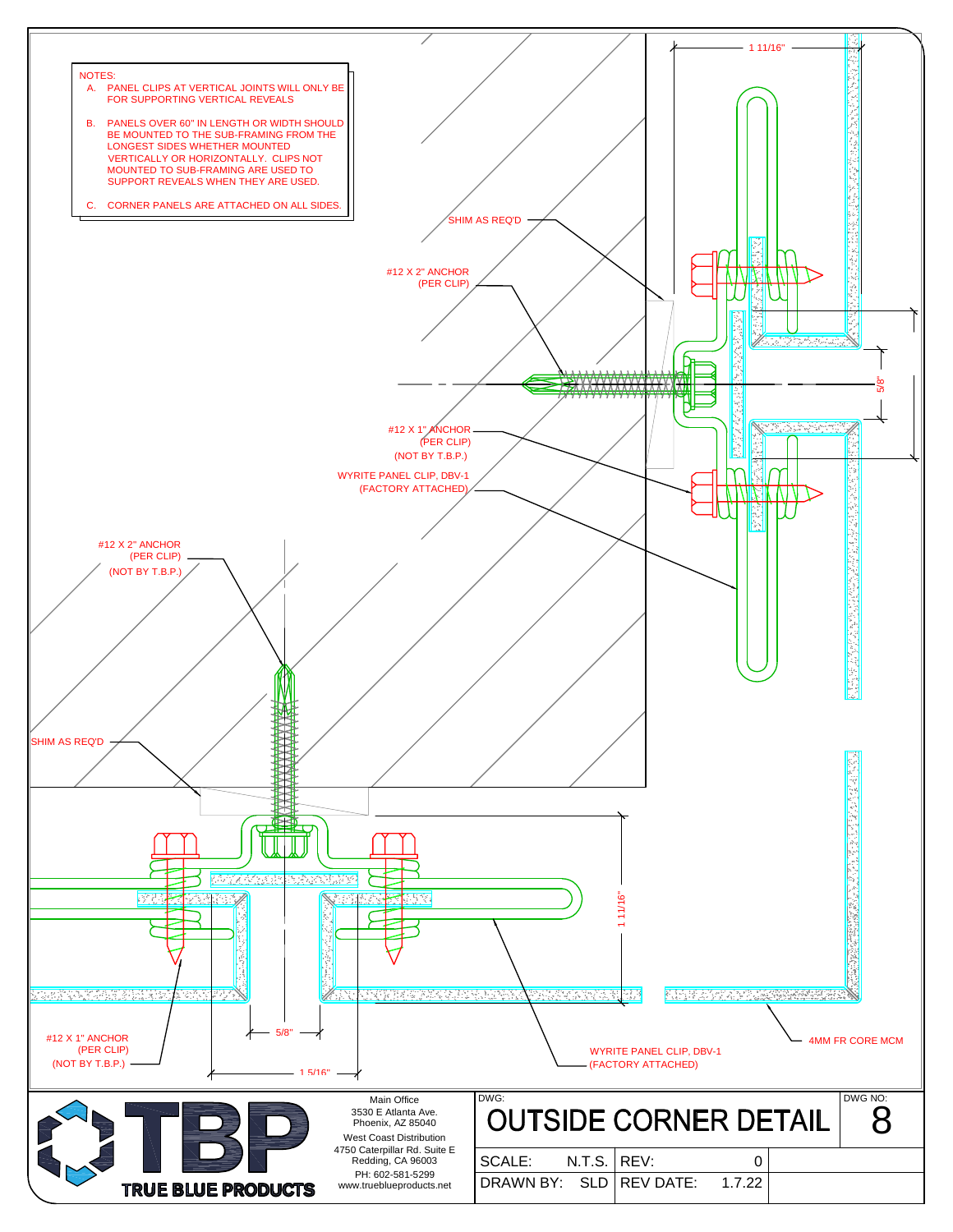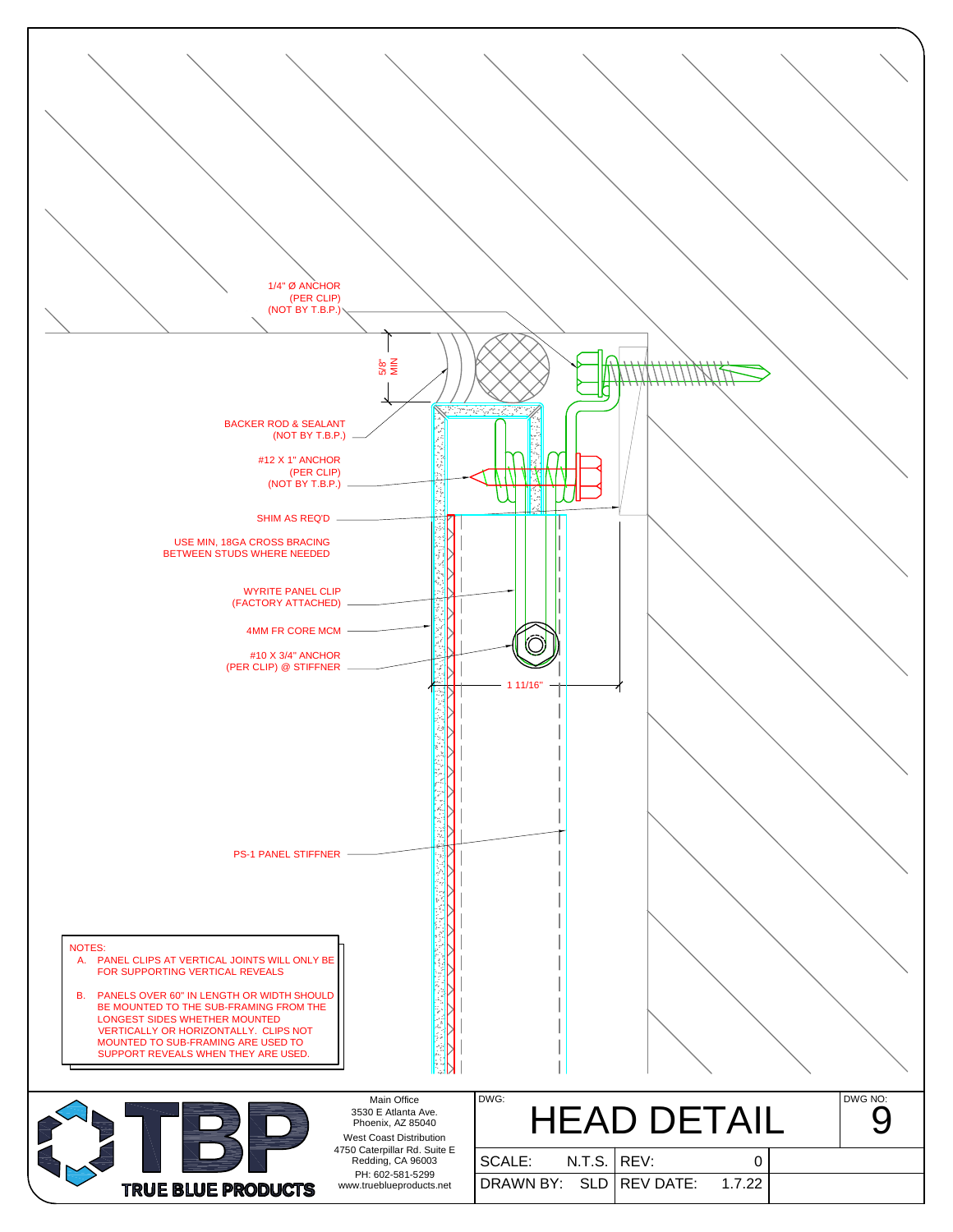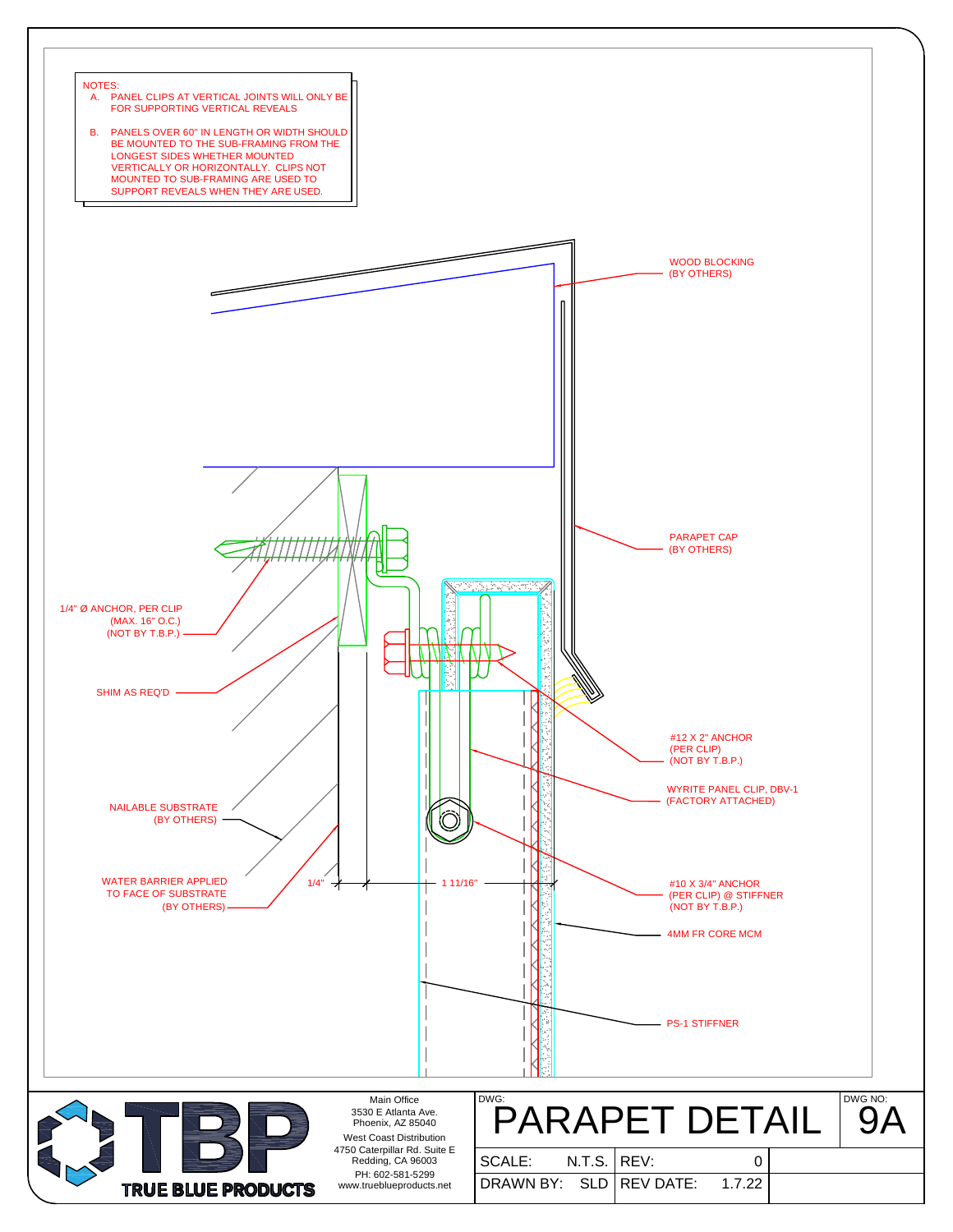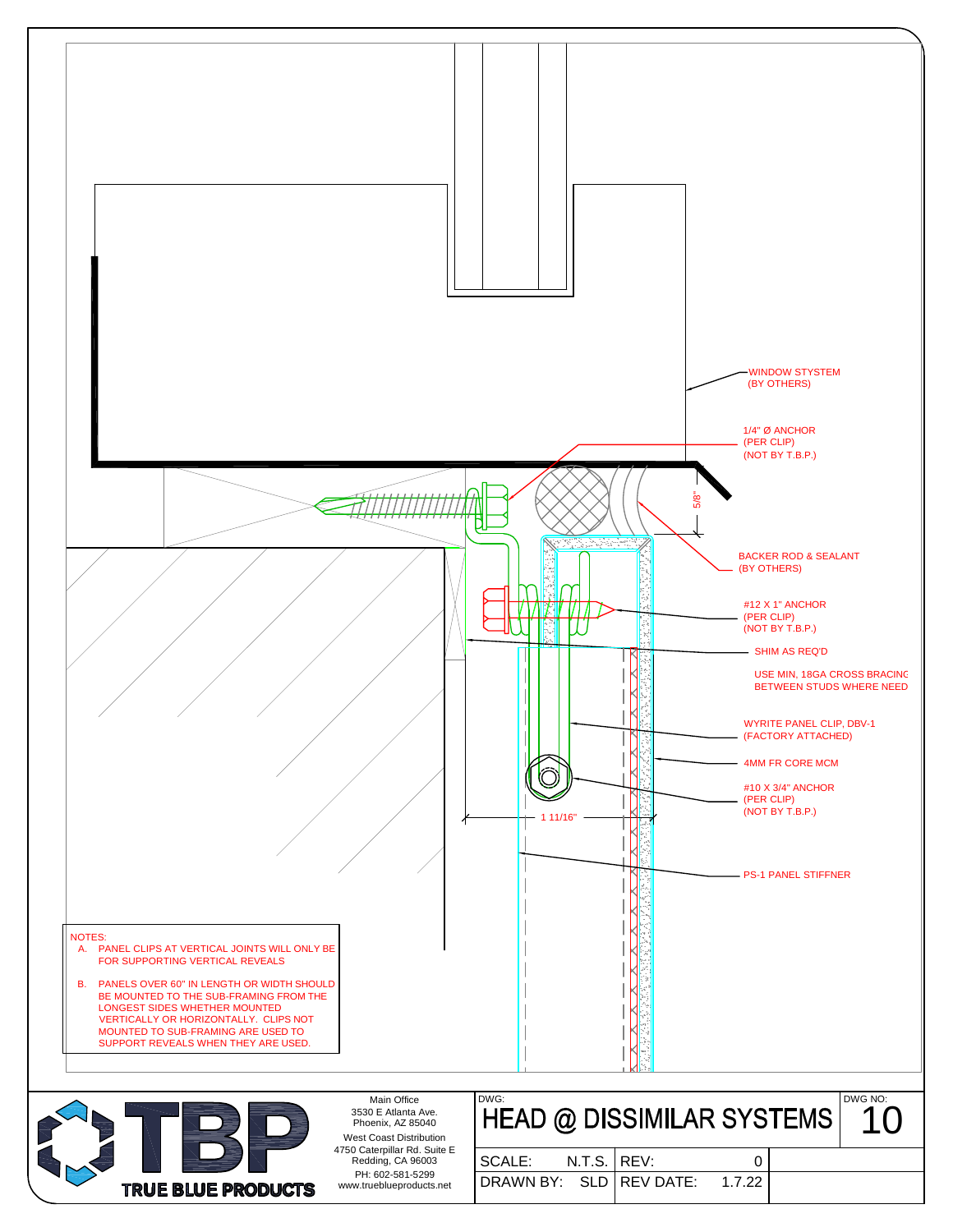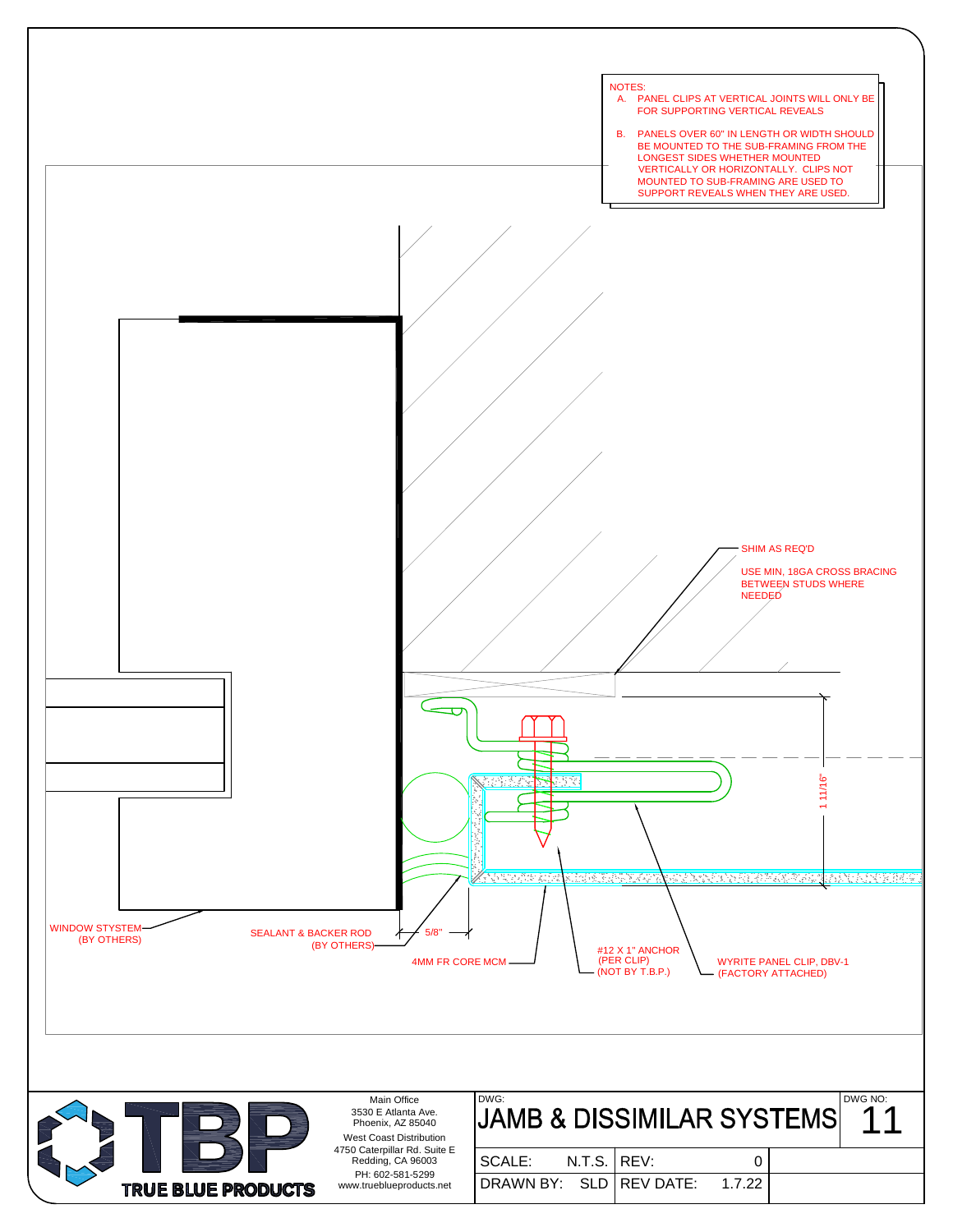